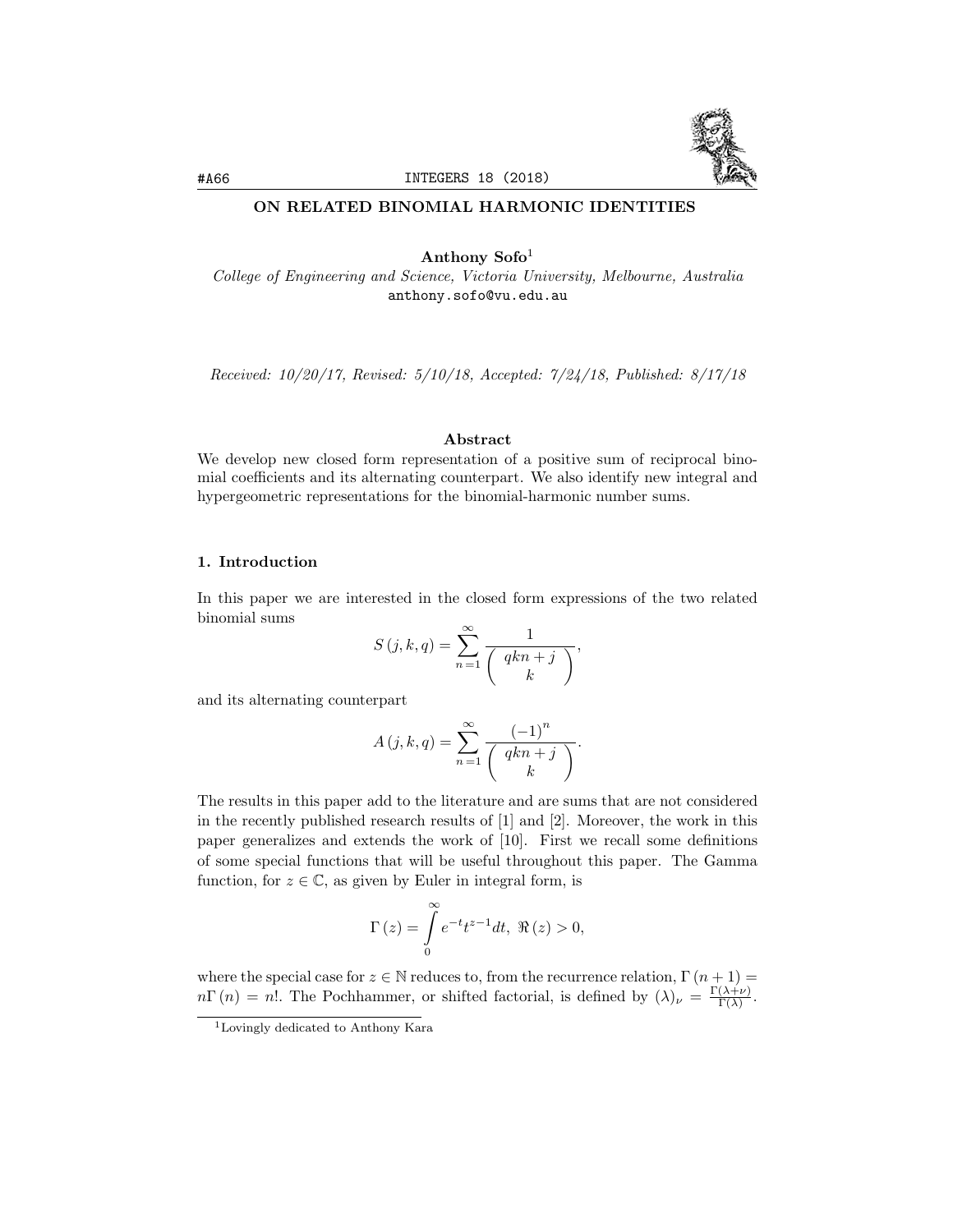The Beta function, or Euler integral of the first kind, is

$$
B(z, w) = \int_{0}^{1} t^{z-1} (1-t)^{w-1} dt = \frac{\Gamma(z) \Gamma(w)}{\Gamma(z+w)}, \Re(z) > 0, \Re(w) > 0.
$$

Let

$$
H_n = \sum_{r=1}^n \frac{1}{r} = \int_0^1 \frac{1 - t^n}{1 - t} dt = \gamma + \psi(n+1) = \sum_{j=1}^\infty \frac{n}{j(j+n)}, \qquad H_0 := 0
$$

be the *nth* harmonic number, where  $\gamma$  denotes the Euler-Mascheroni constant,  $H_n^{(m)} = \sum_{r=1}^n \frac{1}{r^m}$  is the *m*<sup>th</sup> order harmonic number, and  $\psi(z)$  is the Digamma (or Psi) function defined by

$$
\psi(z) := \frac{d}{dz} \{\log \Gamma(z)\} = \frac{\Gamma'(z)}{\Gamma(z)}
$$
 and  $\psi(1+z) = \psi(z) + \frac{1}{z}$ .

Moreover

$$
\psi(z) = -\gamma + \sum_{n=0}^{\infty} \left( \frac{1}{n+1} - \frac{1}{n+z} \right).
$$

A generalized hypergeometric function is defined by

$$
{}_{p}F_{q}[z] = {}_{p}F_{q}\left[\begin{array}{c} a_{1}, a_{2}, \ldots, a_{p} \\ b_{1}, b_{2}, \ldots, b_{q} \end{array} \bigg| z\right] = {}_{p}F_{q}[(a_{p}); (b_{q}) | z]
$$

$$
= \sum_{n\geq 0} \frac{(a_{1})_{n} \ldots (a_{p})_{n} z^{n}}{(b_{1})_{n} \ldots (b_{q})_{n} n!} = \sum_{n\geq 0} \frac{\prod_{j=1}^{p} (a_{j})_{n} z^{n}}{\prod_{j=1}^{q} (b_{j})_{n} n!}
$$
(1)

for  $b_j$  non-negative integers or zero. When  $p \leq q$ ,  $pF_q[z]$  converges for all complex values of *z*,  $pF_q[z]$  is an entire function. When  $p > q + 1$ ,  $pF_q[z]$  converges for  $z = 0$  unless it terminates, which it does when one of the parameters  $a_j$  is a negative integer, and hence  ${}_{p}F_{q}[z]$  is a polynomial in *z*. When  $p = q + 1$  the series converges in the unit disc  $|z| < 1$ , and also for  $|z| = 1$  provided that  $\Re$  $\left(\frac{q}{2}\right)$  $\sum_{j=1}^{q} b_j - \sum_{j=1}^{p} a_j$ ! *>* 0*.* When  $p = 2, q = 1$  we have the familiar Gauss hypergeometric function

$$
{}_2F_1\left[\begin{array}{c}a,b\\c\end{array}\bigg|z\right]=\frac{\Gamma(c)}{\Gamma(b)\Gamma(c-b)}\int\limits_0^1\frac{t^{b-1}(1-t)^{c-b-1}}{(1-zt)^a}dt,
$$

where  $|z| < 1$ ,  $\Re(c - b) > 0$  and  $\Re(b) > 0$ . In the subsequent analysis we shall also employ the consecutive derivative operator of the inverse binomial,

$$
\frac{d^{(m)}}{dj^{(m)}}\left(\left(\begin{array}{c}qkn+j\\k\end{array}\right)^{-1}\ \right),
$$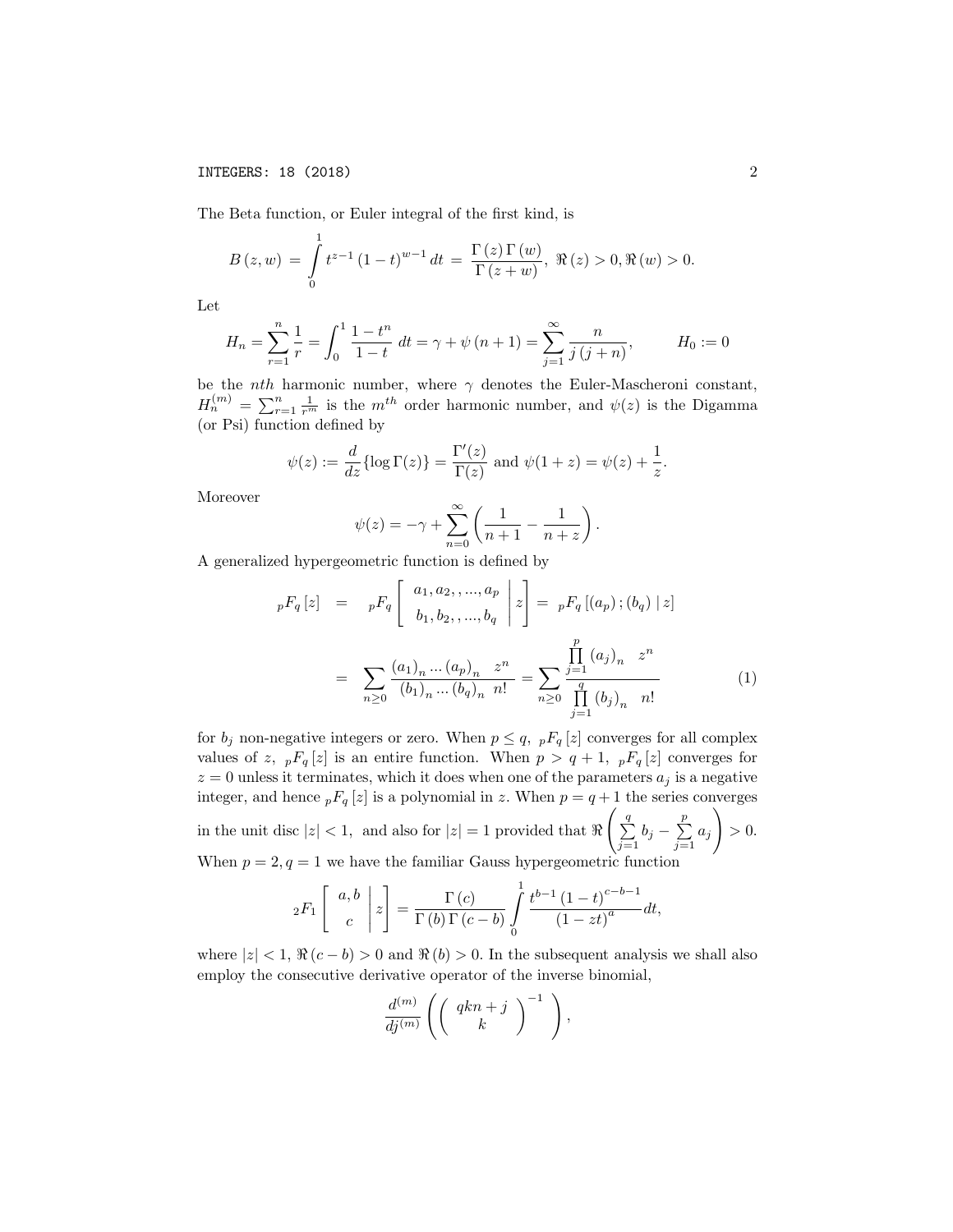and investigate the resulting binomial harmonic sum

$$
S^{(m)}(j,k,q) = \sum_{n=1}^{\infty} \frac{d^{(m)}}{dj^{(m)}} \left( \left( \begin{array}{c} qkn+j\\ k \end{array} \right)^{-1} \right)
$$

and its alternating counterpart

$$
A^{(m)}(j,k,q) = \sum_{n=1}^{\infty} (-1)^n \frac{d^{(m)}}{dj^{(m)}} \left( \left( \begin{array}{c} qkn+j \\ k \end{array} \right)^{-1} \right).
$$

The following lemma will be useful in the development of the main theorem.

**Lemma 1.** Let  $p(n)$  and  $q(n)$  be polynomials in *n* where all the roots of  $q(n)$  are *simple. Assume no root of*  $q(n)$  *is in* N *and let* deg  $(p(n)) \leq$  deg  $(q(n)-2)$ *. Let*  $v_n = \frac{p(n)}{q(n)}$ . *Then* 

$$
\sum_{n=0}^{\infty} v_n = -\sum_{r=1}^{k} \alpha_r \psi(\beta_r)
$$
 (2)

*where*

$$
v_n = \frac{p(n)}{q(n)} = \sum_{r=1}^{k} \frac{\alpha_r}{n + \beta_r}.
$$
 (3)

*Proof.* From  $v_n = \frac{p(n)}{q(n)}$  we have  $\sum_{n=1}^{\infty}$  $\sum_{n=0}^{\infty} v_n = \sum_{n=0}^{\infty}$ *n*=0  $\frac{p(n)}{q(n)}$ . By partial fraction expansion,  $v_n = \sum_{r=1}^k \frac{\alpha_r}{n+\beta_r}$  since all the roots of *q* (*n*) are simple. For the series  $\sum_{r=1}^{\infty}$  $\sum_{n=0}$   $v_n$  to converge it suffices to have  $\lim_{n \to \infty} nv_n = 0$ , in which case  $\sum_{r=1}^{k} \alpha_r = 0$ . Now

$$
\sum_{n=0}^{\infty} v_n = \sum_{n=0}^{\infty} \sum_{r=1}^{k} \frac{\alpha_r}{n + \beta_r} = \sum_{n=0}^{\infty} \sum_{r=1}^{k} \alpha_r \left( \frac{1}{n + \beta_r} - \frac{1}{n + 1} \right)
$$

$$
= \sum_{r=1}^{k} \alpha_r \sum_{n=0}^{\infty} \left( \frac{1}{n + \beta_r} - \frac{1}{n + 1} \right)
$$

$$
= -\sum_{r=1}^{k} \alpha_r \left( \gamma + \psi(\beta_r) \right)
$$

$$
= -\sum_{r=1}^{k} \alpha_r \psi(\beta_r)
$$

and the lemma is proved.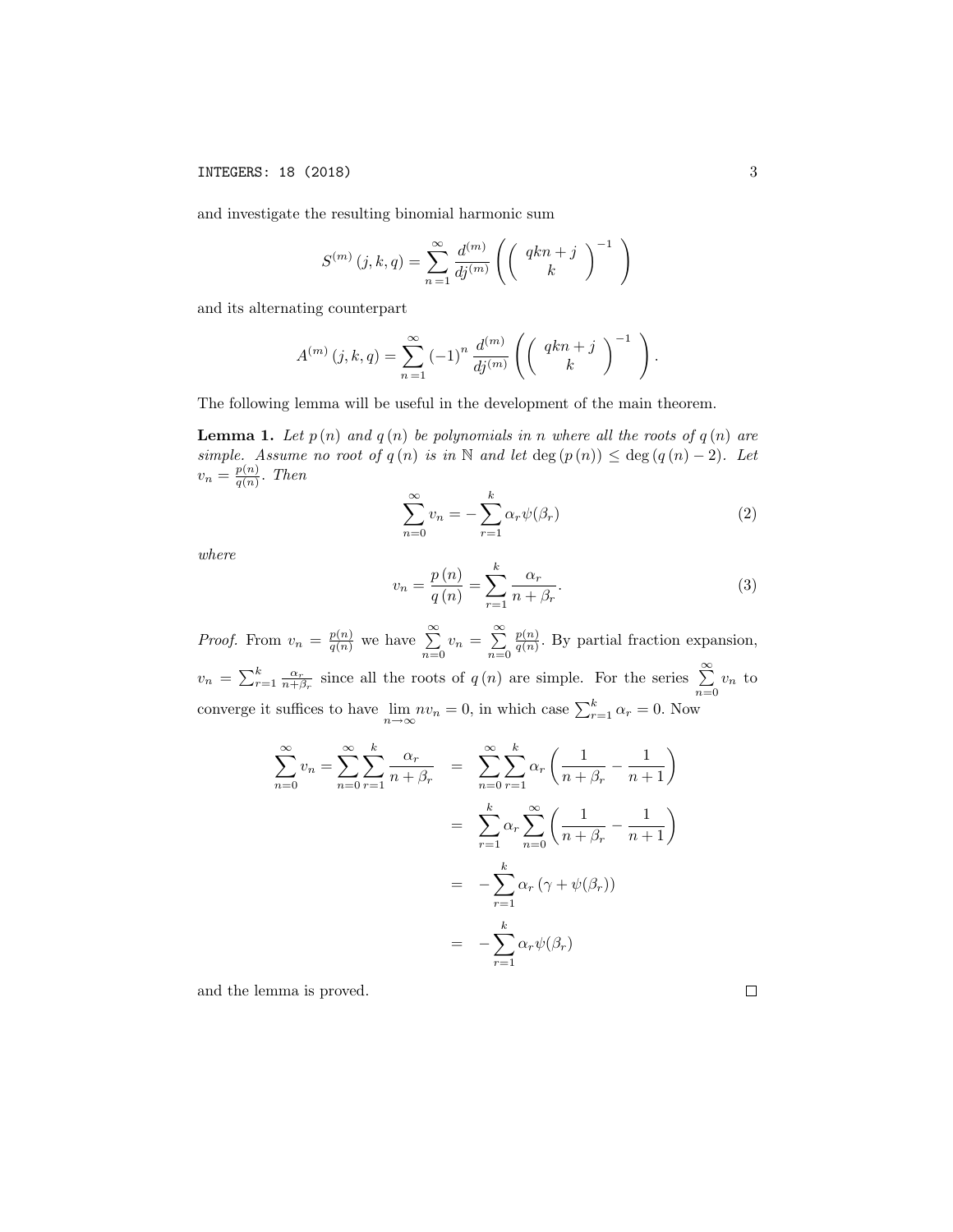### 2. Closed Form Summation

We now prove the following theorems.

**Theorem 1.** Let  $k \in \mathbb{N} \setminus \{1\}$ ,  $j \in (-1,\infty)$  and  $q \in R^+$ , then we have the novel *representation*

$$
S(j,k,q) = \sum_{n=1}^{\infty} \frac{1}{\binom{qkn+j}{k}} = \frac{1}{q} \sum_{r=1}^{k} (-1)^{r+k+1} \binom{k-1}{r-1} \psi(\frac{qk+1-r+j}{qk}).
$$
\n(4)

*The case*  $j = 0$  *reduces to* 

$$
S(0,k,q) = \sum_{n=1}^{\infty} \frac{1}{\binom{qkn}{k}} = \frac{1}{q} \sum_{r=1}^{k} (-1)^{r+k+1} \binom{k-1}{r-1} \psi(\frac{qk+1-r}{qk}).
$$
 (5)

*Also*

$$
S(0,k,q) = \frac{1}{q} \sum_{r=1}^{k} (-1)^{r+k+1} \binom{k-1}{r-1} \binom{\psi(\frac{r-1}{qk})}{\pm \pi \cot\left(\frac{\pi(r-1)}{qk}\right)}.
$$
 (6)

*Proof.* Consider the expansion,

$$
S(j,k,q) = \sum_{n=1}^{\infty} \frac{1}{\binom{qkn+j}{k}} = \sum_{n=1}^{\infty} \frac{k! (qkn - k + j)!}{(qkn + j)!}
$$
  
=  $k! \sum_{n=1}^{\infty} \frac{1}{\prod_{r=1}^{k} (qkn + j + 1 - r)} = k! \sum_{n=1}^{\infty} \frac{1}{(qkn + j + 1 - k)_k}$   
=  $\sum_{n=0}^{\infty} \frac{1}{\prod_{r=1}^{k} (n + 1 + \frac{qk + j + 1 - r}{qk})}$ ,

where Pochhammer's symbol  $(x)_n = \frac{\Gamma(x+n)}{\Gamma(x)}$ . By partial fraction decomposition we have

$$
S(j,k,q) = \frac{1}{q} \sum_{r=1}^{k} (-1)^{r+k+1} {k-1 \choose r-1} \sum_{n=0}^{\infty} {1 \choose n+1} - \frac{1}{n + \frac{qk+1+j-r}{qk}} ,
$$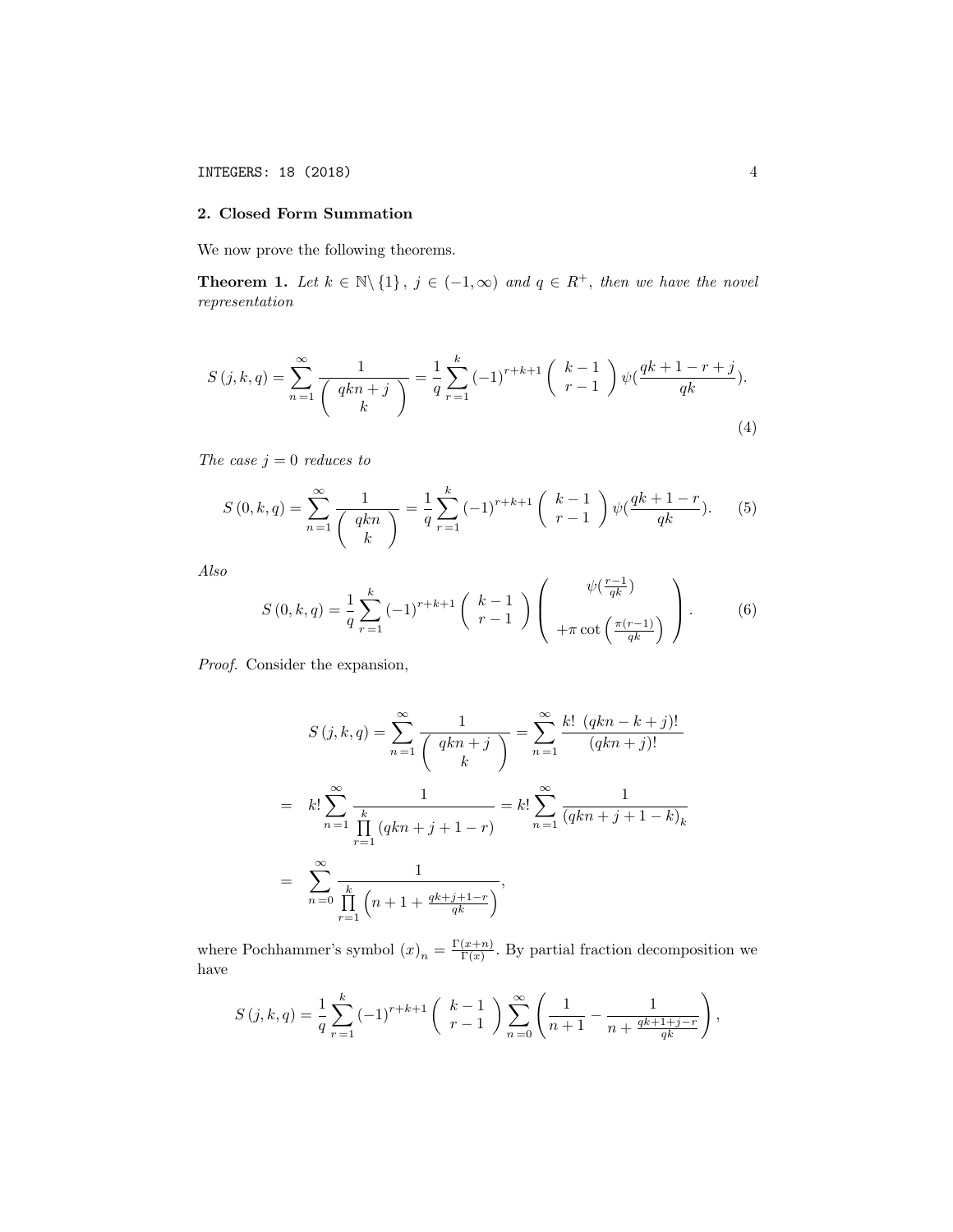and applying Lemma 1 we conclude

$$
S(j,k,q) = \frac{1}{q} \sum_{r=1}^{k} (-1)^{r+k+1} {k-1 \choose r-1} \psi(\frac{qk+1+j-r}{qk})
$$

and (4) follows. For  $j = 0$  (5) follows. By the reflection formula of the Digamma function  $\psi(1 - z) = \psi(z) + \pi \cot \pi z$ , then (6) follows. Utilizing the definition (1), for the hypergeometric function, we can write

$$
S(j,k,q) = \frac{1}{\binom{kq+j}{k}} k_{q+1} F_{kq} \left[ \begin{array}{c} \frac{kq+j+1-k}{kq}, \frac{kq+j+2-k}{kq}, \dots, \frac{2kq+j-k}{kq}, 1\\ \frac{kq+j+1}{kq}, \frac{kq+j+2}{kq}, \dots, \frac{2kq+j}{kq} \end{array} \right| 1 \right].
$$

We remark that in the interesting paper [10], Nimbran considers the representation of

$$
\frac{1}{k!}S(0,k,1) = \sum_{n=1}^{\infty} \frac{(nk-k)!}{(nk)!},
$$

for  $k \in \mathbb{N} \setminus \{1\}$ , in closed form and evaluates  $S(0, k, 1)$  for  $k = \{2, 3, 4, 5, 6, 8, 10, 12\}$ . In particular  $S(0,2,1) = \ln 2$  is listed in [7],  $S(0,3,1) = \frac{\sqrt{3}\pi}{12} - \frac{1}{4} \ln 3$  and  $S(0,4,1) = \frac{1}{4} \ln 2 - \frac{\pi}{24}$  are listed in [9]. Nimbran's search of the literature yields no other evaluation of  $S(0,k,1)$  for  $k \geq 5$  and then sets out to evaluate  $S(0,k,1)$  for  $k = \{5, 6, 8, 10, 12\}$ . Nimbran claims  $S(0, 10, 1)$  is difficult to evaluate and finds it impossible to evaluate  $S(0, k, 1)$  for any other values of k. Nimbran's method of evaluating  $S(0, k, 1)$  is indeed ingenious and relies on the representation

$$
\ln p = \sum_{m \ge 1} \left( \sum_{r=1}^{p-1} \left( \frac{1}{mp + r - m} - \frac{1}{mp} \right) \right),\,
$$

which is a generalization of an identity given by Euler in 1734 [6]. We therefore see that the representation (4) gives a general identity for  $S(j, k, q)$  for every  $k \in \mathbb{N} \setminus \{1\}$ . Also recently [11], using a generalized binomial theorem in terms of Bell polynomials, evaluates some sums involving inverse binomial coefficients. The same technique is also used to calculate a class of hypergeometric transformation formulas, hence, there is still interest in evaluating binomial sums.

The following corollary applies.

**Corollary 1.** Let  $k \in \mathbb{N} \setminus \{1\}$ ,  $j \in (-1,\infty)$  and  $q \in R^+$ , then we have the repre*sentation*

$$
T(j,k,q) = \sum_{n=1}^{\infty} \frac{1}{\binom{2qkn+j}{k}} = \frac{1}{2q} \sum_{r=1}^{k} (-1)^{r+k+1} \binom{k-1}{r-1} \psi(\frac{2qk+1-r+j}{2qk}).
$$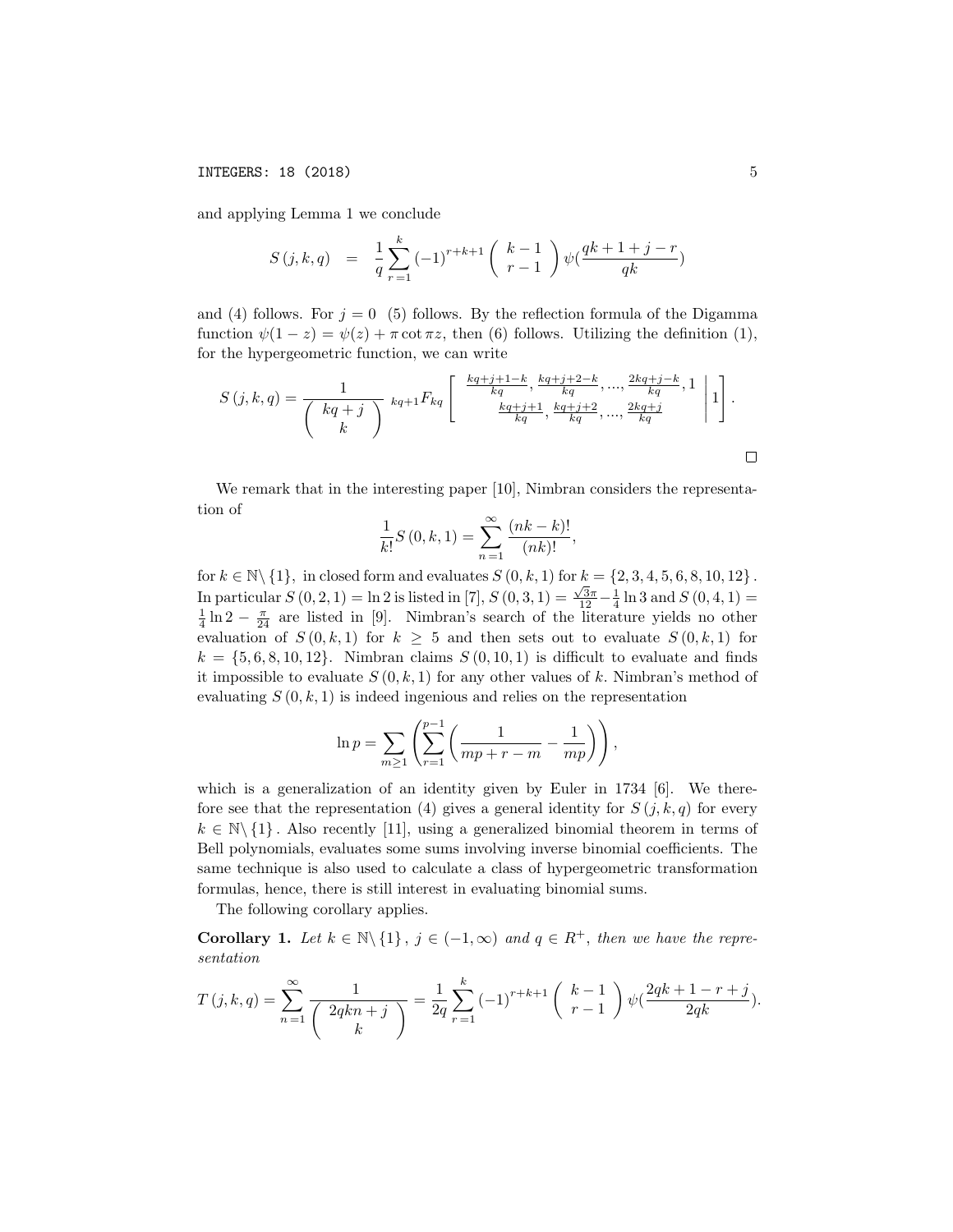*The case*  $j = 0$  *reduces to* 

$$
T(0,k,q) = \sum_{n=1}^{\infty} \frac{1}{\binom{2qkn}{k}} = \frac{1}{2q} \sum_{r=1}^{k} (-1)^{r+k+1} \binom{k-1}{r-1} \psi(\frac{2qk+1-r}{2qk}).
$$

*Also*

$$
T(0,k,q) = \frac{1}{2q} \sum_{r=1}^{k} (-1)^{r+k+1} {k-1 \choose r-1} \left( \frac{\psi(\frac{r-1}{2qk})}{+\pi \cot\left(\frac{\pi(r-1)}{2qk}\right)} \right).
$$

*Proof.* The proof follows directly from Theorem 1.

Now we investigate  $A(j, k, q)$ .

Theorem 2. *Under the assumptions of Theorem 1,*

$$
A(j,k,q) = \sum_{n=1}^{\infty} \frac{(-1)^n}{\binom{qkn+j}{k}}
$$
  
= 
$$
\frac{1}{q} \sum_{r=1}^{k} (-1)^{r+k+1} \binom{k-1}{r-1} \binom{\psi(\frac{2qk+1-r+j}{2qk})}{-\psi(\frac{qk+1-r+j}{qk})}.
$$
 (7)

*The case*  $j = 0$  *reduces to* 

$$
A(0,k,q) = \sum_{n=1}^{\infty} \frac{(-1)^n}{\binom{qkn}{k}} = \frac{1}{q} \sum_{r=1}^{k} (-1)^{r+k+1} \binom{k-1}{r-1} \binom{\psi(\frac{2qk+1-r}{2qk})}{-\psi(\frac{qk+1-r}{qk})}.
$$
\n(8)

*Also,*

$$
A(0,k,q) = \frac{1}{q} \sum_{r=1}^{k} (-1)^{r+k+1} {k-1 \choose r-1} \left( \frac{\psi(\frac{r-1}{2qk}) - \psi(\frac{r-1}{qk})}{+\pi \cot\left(\frac{\pi(r-1)}{2qk}\right) - \pi \cot\left(\frac{\pi(r-1)}{qk}\right)} \right).
$$
\n(9)

*Proof.* We begin by noticing that

$$
S(j, k, q) + A(j, k, q) = 2T(j, k, q),
$$

 $\Box$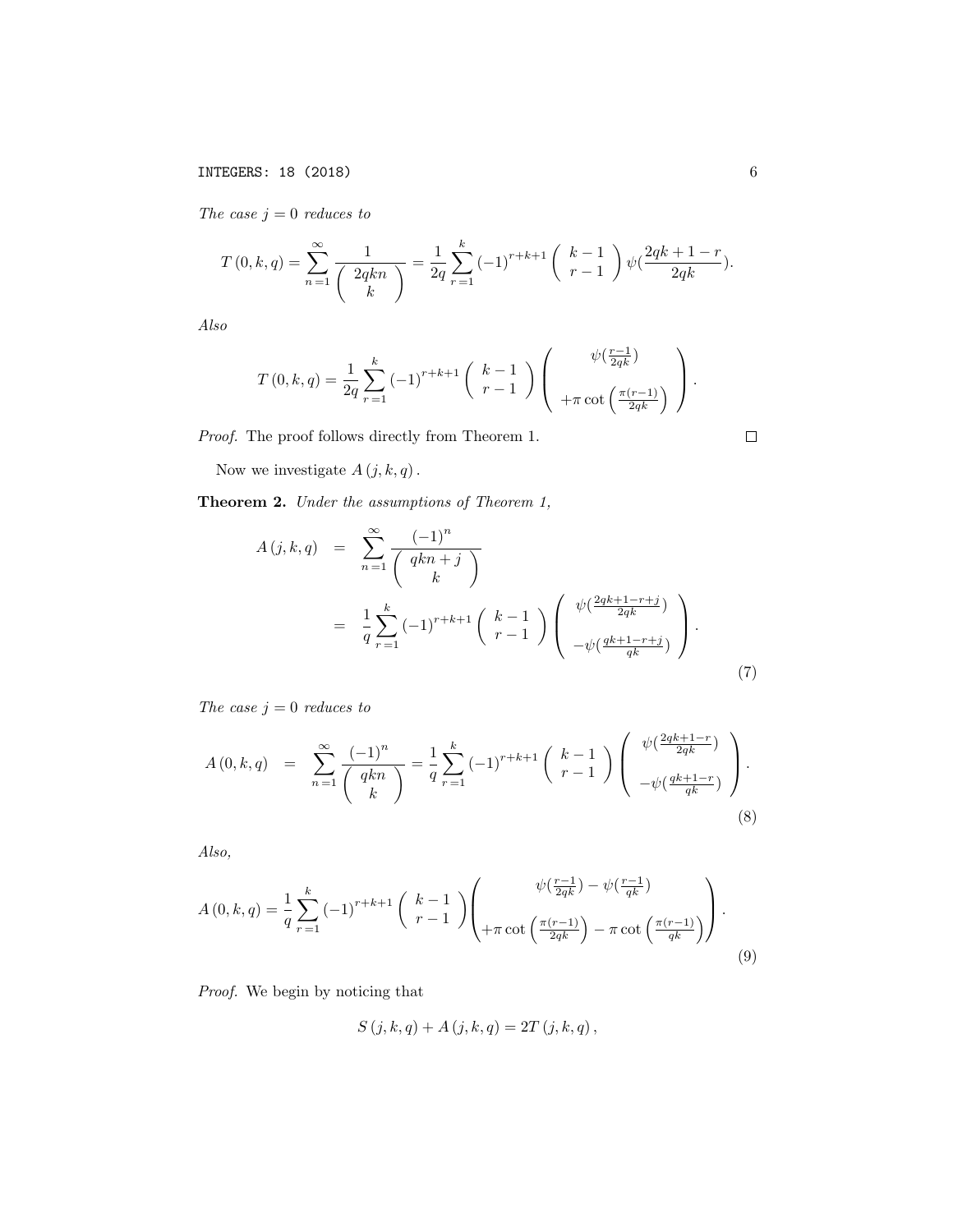from which  $A(j, k, q)$  follows directly, as does  $A(0, k, q)$ . The identity (9) follows from an application of the Digamma reflection formula. Utilizing the definition (1), for the hypergeometric function, we can write

$$
A(j,k,q) = -\frac{1}{\binom{kq+j}{k}} k_{q+1} F_{kq} \left[ \begin{array}{c} \frac{k_{q+j+1}-k}{k_{q}}, \frac{k_{q+j+2}-k}{k_{q}}, \dots, \frac{2k_{q+j}-k}{k_{q}}, 1\\ \frac{k_{q+j+1}}{k_{q}}, \frac{k_{q+j+2}}{k_{q}}, \dots, \frac{2k_{q+j}}{k_{q}} \end{array} \right] - 1 \right].
$$

**Remark 1.** The other notable case is for the situation of  $j = qk$ , from which we ascertain, in a straightforward manner, the following results:

$$
S(qk, k, q) = S(0, k, q) - \frac{1}{\begin{pmatrix} qk \\ k \end{pmatrix}},
$$

$$
A(qk, k, q) = -A(0, k, q) - \frac{1}{\begin{pmatrix} qk \\ k \end{pmatrix}}
$$

and

$$
S(qk, k, q) - A(qk, k, q) = S(0, k, q) - A(0, k, q)
$$

$$
= 2T(0, k, q).
$$

Example 1. Some examples follow:

$$
S\left(j,k,\frac{1}{k}\right) = \frac{j+1}{(k-1)\left(\begin{array}{c}j+1\\k\end{array}\right)},
$$

$$
S(2,2,6) = \frac{\pi}{6} - 1 - \frac{1}{\sqrt{3}} \ln \left( \sqrt{3} - 1 \right) + \frac{\sqrt{3} + 1}{6} \ln 2,
$$

$$
S\left(-\frac{1}{8},3,\frac{1}{4}\right) = \frac{496}{55} + 12\ln 3, T\left(\frac{3}{2},4,\frac{1}{4}\right) = 8\pi - \frac{64}{3},
$$
  

$$
T\left(0,2,\frac{3}{4}\right) = \ln 3 - \frac{\sqrt{3}\pi}{9}, T(4,2,3) = \frac{1}{2}\ln 2 - \frac{1}{4}\ln 3 + \frac{\sqrt{3}-1}{12\sqrt{3}}\pi - \frac{1}{6};
$$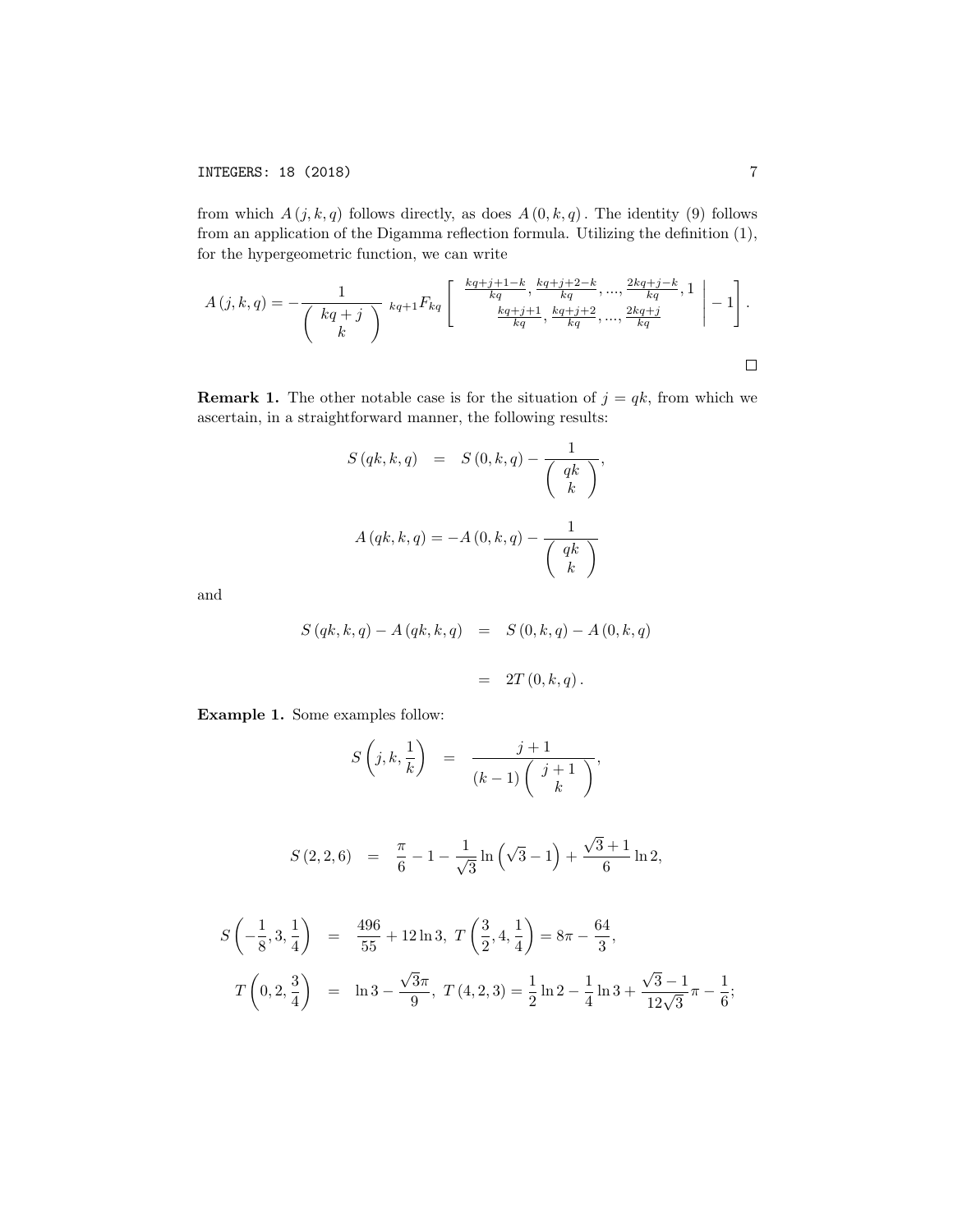$$
A(4,3,2) = \frac{2-\sqrt{3}}{2\sqrt{3}}\pi - \frac{1}{4}, A\left(-\frac{1}{2}, 2, 1\right) = -2\sqrt{2}\ln\left(\sqrt{2} + 1\right),
$$
  

$$
A\left(j, 2, \frac{1}{4p}\right) = 4p\left(H_{jp} - H_{jp-p} - (H_{2jp} - H_{2jp-2p})\right), p \in \mathbb{R}^+.
$$

In the next section we give an extension to Theorem 1 by incorporating harmonic numbers to the sums  $S(j, k, q)$ ,  $A(j, k, q)$  and associating the sum with hypergeometric and integral representation.

### 3. Extension

We begin with the proof of the following Theorem.

**Theorem 3.** Let the assumptions of Theorem 1 apply and let  $m \in \mathbb{N}$ . Then,

$$
S^{(m)}(j,k,q) = \sum_{n=1}^{\infty} \frac{d^{(m)}}{dj^{(m)}} \left( \left( \begin{array}{c} qkn+j \\ k \end{array} \right)^{-1} \right) = \sum_{n=1}^{\infty} Q^{(m)}(j,k,q)
$$

$$
= \frac{1}{k^m q^{m+1}} \sum_{r=1}^k (-1)^{r+k+1} \left( \begin{array}{c} k-1 \\ r-1 \end{array} \right) \psi^{(m)}(\frac{qk+1+j-r}{qk})
$$
(10)

$$
= \frac{m!}{k^m q^{m+1}} \sum_{r=1}^k (-1)^{r+m+k+1} \binom{k-1}{r-1} H_{\frac{1+j-r}{q^k}}^{(m+1)} \tag{11}
$$

*where*

$$
Q^{(m)}(j,k,q) = \frac{d^{(m)}}{dj^{(m)}} \left( \left( \begin{array}{c} qkn+j\\ k \end{array} \right)^{-1} \right). \tag{12}
$$

*Proof.* From the identity (4) we differentiate both sides " $m$ " times with respect to *j* so that,

$$
S^{(m)}(j,k,q) = \sum_{n=1}^{\infty} \frac{d^{(m)}}{dj^{(m)}} \left( \begin{pmatrix} qkn+j \\ k \end{pmatrix}^{-1} \right) = \sum_{n=1}^{\infty} Q^{(m)}(j,k,q)
$$
  
= 
$$
\frac{1}{k^m q^{m+1}} \sum_{r=1}^k (-1)^{r+k+1} \begin{pmatrix} k-1 \\ r-1 \end{pmatrix} \psi^{(m)}(\frac{qk+1+j-r}{qk})
$$

and (10) follows. From the known identity relating polygamma functions with harmonic numbers,

$$
\psi^{(m)}(1+z) = (-1)^m m! \left( H_z^{(m+1)} - \zeta (1+m) \right), \tag{13}
$$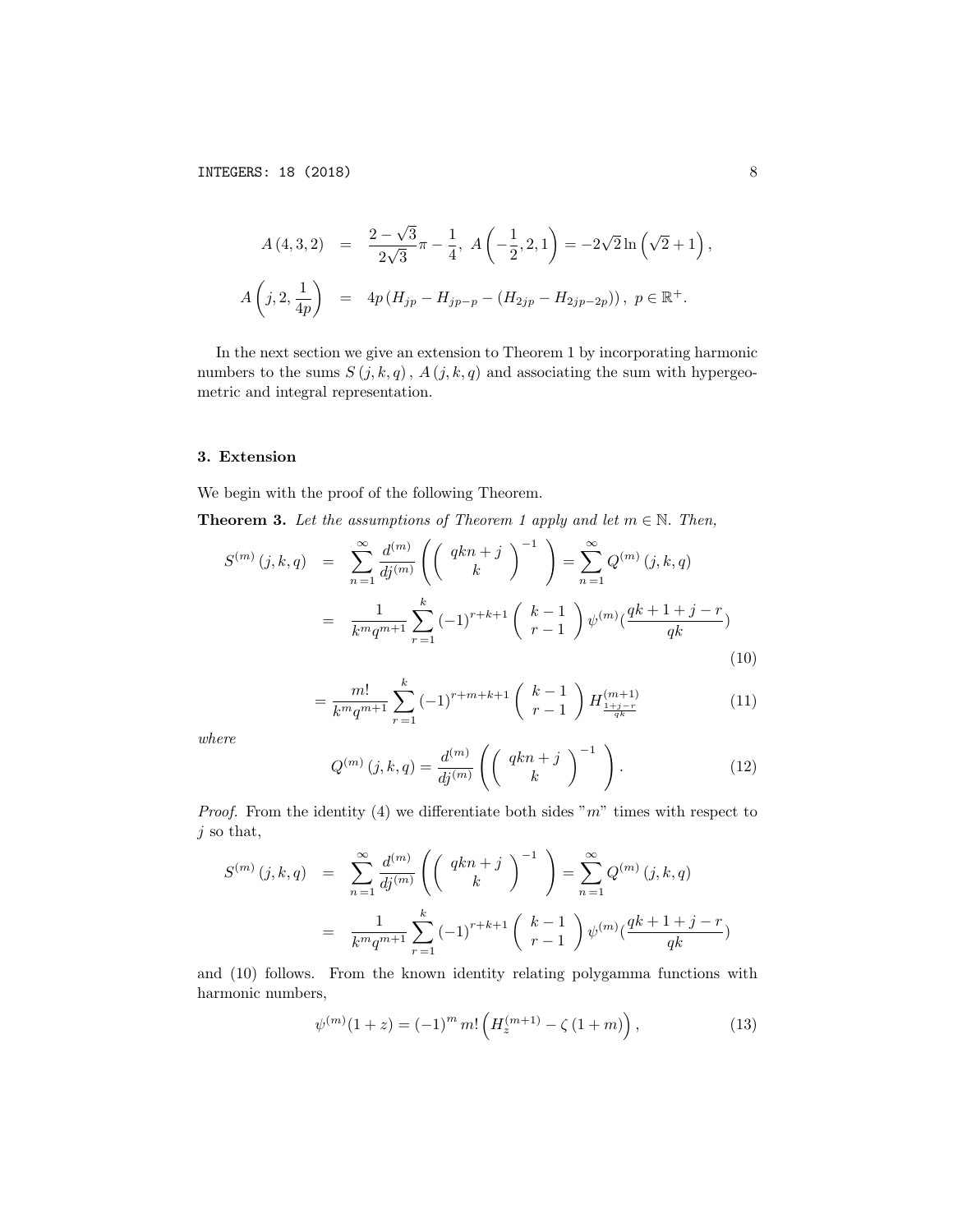we have

$$
S^{(m)}(j,k,q) = \frac{m!}{k^m q^{m+1}} \sum_{r=1}^k (-1)^{r+m+k+1} \binom{k-1}{r-1} H_{\frac{1+j-r}{q^k}}^{(m+1)}
$$

since

$$
\sum_{r=1}^{k} (-1)^{r} \binom{k-1}{r-1} = 0, \text{ for } k \ge 2,
$$

and hence (11) follows. For completeness we detail some values of  $Q^{(m)}(j, k, q)$ :

$$
Q^{(1)}(j,k) = \frac{1}{\binom{qkn+j}{k}} (H_{qkn+j-k} - H_{qkn+j})
$$

and

$$
Q^{(2)}(j,k,q) = \frac{1}{\binom{qkn+j}{k}} \left( \left( H_{qkn+j} - H_{qkn+j-k} \right)^2 + \left( H_{qkn+j}^{(2)} - H_{qkn+j-k}^{(2)} \right) \right).
$$

Some more details on the function  $Q^{(m)}(j, k, q)$  are given in the paper [13].  $\Box$ 

Next we investigate  $A^{(m)}\left(j,k,q\right)$  as described below.

**Theorem 4.** Let the assumptions of Theorem 1 apply and let  $m \in \mathbb{N}$ . Then,

$$
A^{(m)}(j,k,q) = \sum_{n=1}^{\infty} (-1)^n \frac{d^{(m)}}{dj^{(m)}} \left( \left( \begin{array}{c} qkn+j \\ k \end{array} \right)^{-1} \right) = \sum_{n=1}^{\infty} (-1)^n Q^{(m)}(j,k,q)
$$
\n(14)

$$
= \frac{1}{k^m q^{m+1}} \sum_{r=1}^k (-1)^{r+k+1} \binom{k-1}{r-1} \binom{\frac{1}{2^m} \psi^{(m)} \left(\frac{2qk+1+j-r}{2qk}\right)}{-\psi^{(m)} \left(\frac{qk+1+j-r}{qk}\right)} \tag{15}
$$

$$
= \frac{m!}{k^m q^{m+1}} \sum_{r=1}^k (-1)^{r+m+k+1} \binom{k-1}{r-1} \left( \frac{1}{2^m} H_{\frac{1+j-r}{2q_k}}^{(m+1)} - H_{\frac{1+j-r}{q_k}}^{(m+1)} \right), \tag{16}
$$

*where*  $Q^{(m)}(j,k,q)$  *is given by* (12).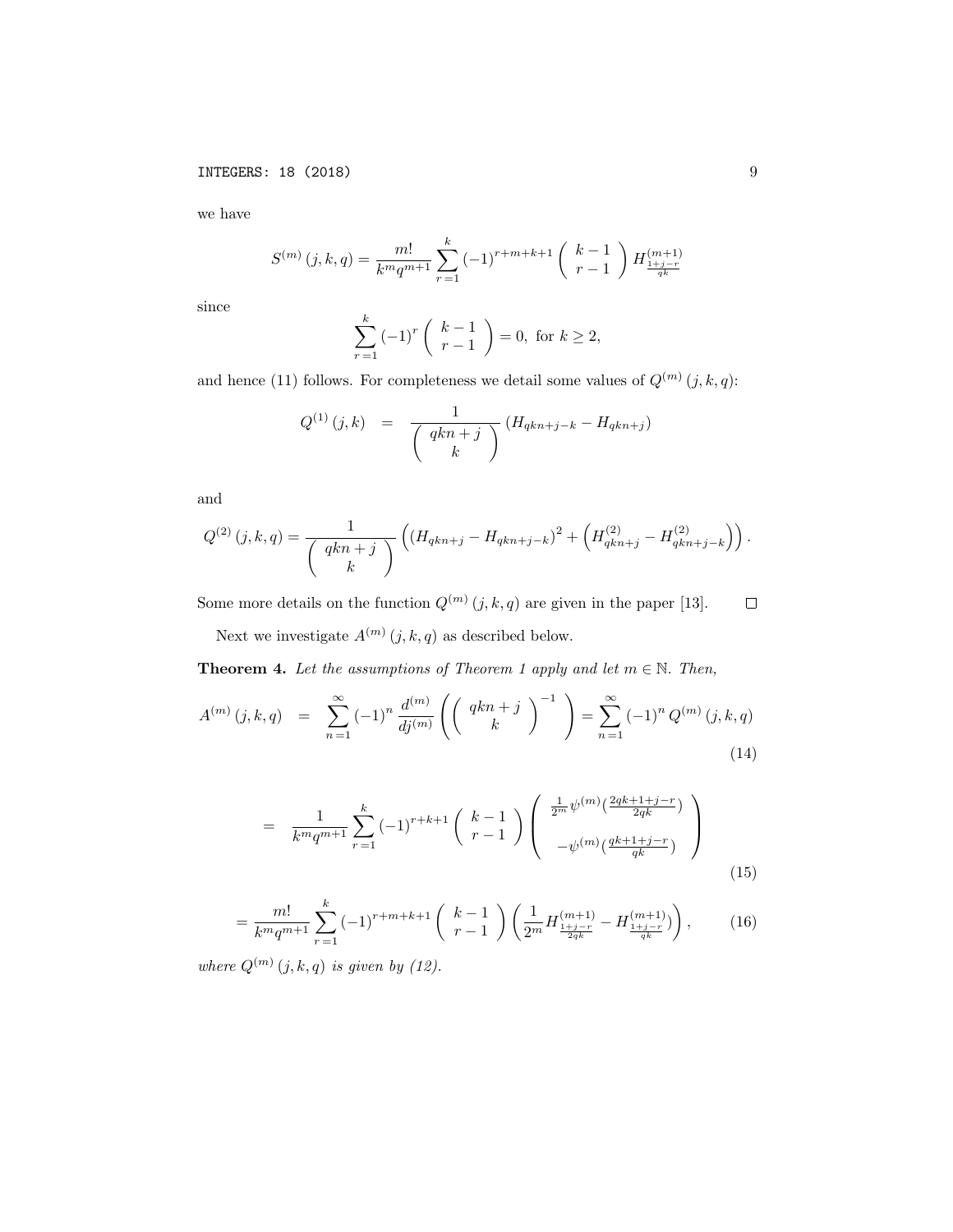*Proof.* From the identity (7) we differentiate both sides " $m$ " times with respect to *j* so that,

$$
A^{(m)}(j,k,q) = \sum_{n=1}^{\infty} (-1)^n \frac{d^{(m)}}{dj^{(m)}} \left( \left( \begin{array}{c} qkn+j \\ k \end{array} \right)^{-1} \right) = \sum_{n=1}^{\infty} (-1)^n Q^{(m)}(j,k,q)
$$
  
= 
$$
\frac{1}{k^m q^{m+1}} \sum_{r=1}^k (-1)^{r+k+1} \left( \begin{array}{c} k-1 \\ r-1 \end{array} \right) \left( \begin{array}{c} \frac{1}{2^m} \psi^{(m)}(\frac{2qk+1+j-r}{2qk}) \\ -\psi^{(m)}(\frac{qk+1+j-r}{qk}) \end{array} \right),
$$

and (15) follows. From the known identity (13), relating polygamma functions with harmonic numbers, then

$$
A^{(m)}(j,k,q) = \frac{m!}{k^m q^{m+1}} \sum_{r=1}^k (-1)^{r+m+k+1} \binom{k-1}{r-1} \left(\frac{1}{2^m} H_{\frac{1+j-r}{2qk}}^{(m+1)} - H_{\frac{1+j-r}{qk}}^{(m+1)}\right)
$$

since,

$$
\sum_{r=1}^{k} (-1)^{r} \binom{k-1}{r-1} = 0, \text{ for } k \ge 2
$$

and (16) is attained.

The cases  $j = 0$  and  $j = kq$  are interesting and the results are given in the next corollary.

Corollary 2. For 
$$
j = 0
$$
,

$$
S^{(m)}(0,k,q) = \sum_{n=1}^{\infty} \lim_{j \to 0} \left( \frac{d^{(m)}}{dj^{(m)}} \left( \left( \begin{array}{c} kqn+j \\ k \end{array} \right)^{-1} \right) \right) = \sum_{n=1}^{\infty} Q^{(m)}(0,k,q)
$$

$$
= \frac{(-1)^{k+m+1} m!}{k^m q^{m+1}} \zeta(m+1)
$$

$$
+ \frac{1}{k^m q^{m+1}} \sum_{r=1}^{k-1} (-1)^{r+k} \left( \begin{array}{c} k-1 \\ r \end{array} \right) \psi^{(m)}(\frac{qk-r}{qk}). \tag{17}
$$

*For*  $j = qk$ ,

$$
S^{(m)}(kq, k, q) = \sum_{n=1}^{\infty} \lim_{j \to kq} \left( \frac{d^{(m)}}{dj^{(m)}} \left( \begin{pmatrix} kqn+j \\ k \end{pmatrix}^{-1} \right) \right)
$$
  

$$
= \frac{(-1)^{k+m} m!}{k^m q^{m+1}} (1 - \zeta (m+1))
$$
  

$$
+ \frac{1}{k^m q^{m+1}} \sum_{r=1}^{k-1} (-1)^{r+k} \begin{pmatrix} k-1 \\ r \end{pmatrix} \psi^{(m)} (\frac{2qk-r}{qk})
$$
 (18)

 $\Box$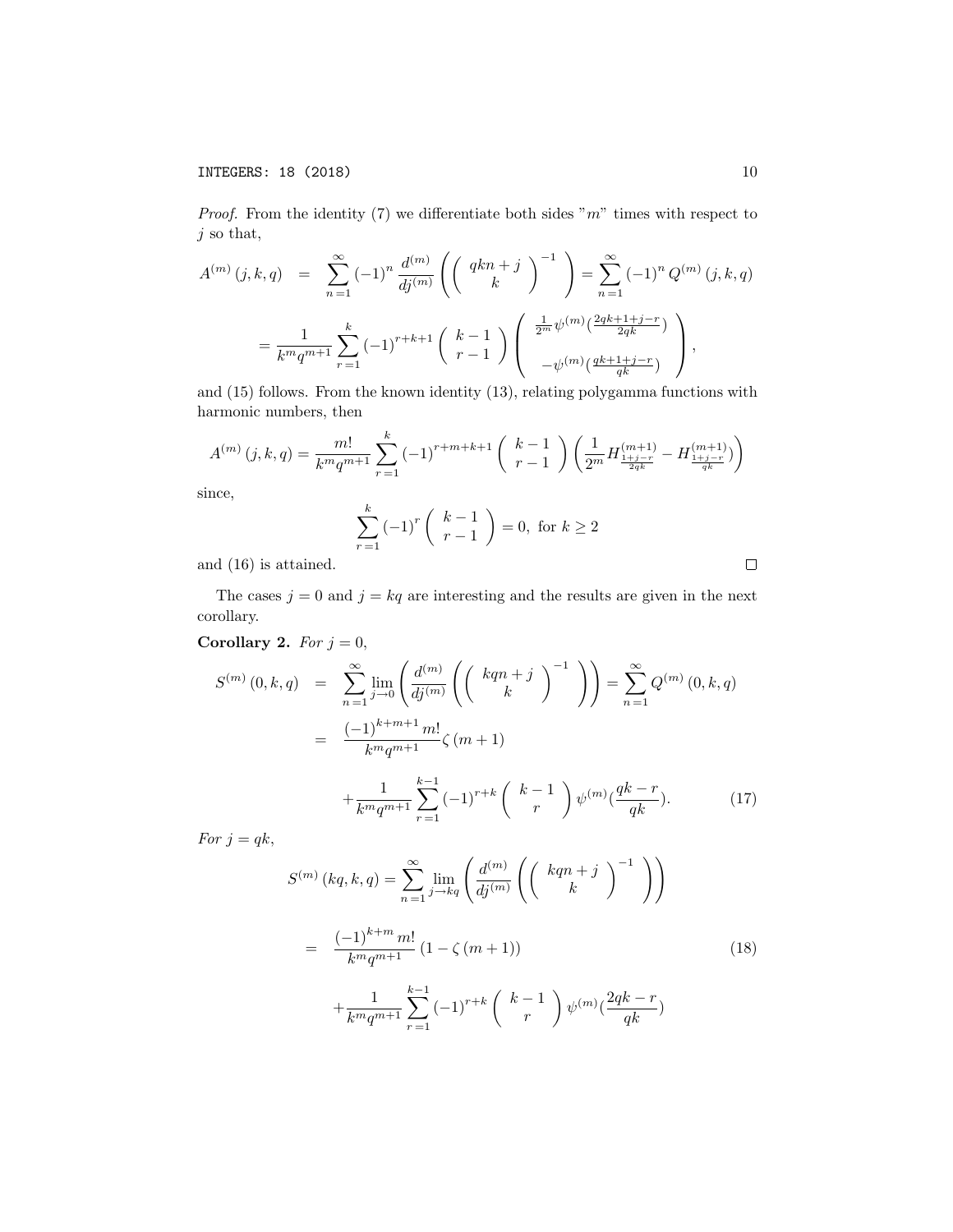*Proof.* From (10) we have

$$
S^{(m)}(0,k,q) = \sum_{n=1}^{\infty} \lim_{j \to 0} \left( \frac{d^{(m)}}{dj^{(m)}} \left( \begin{pmatrix} kqn+j \\ k \end{pmatrix}^{-1} \right) \right)
$$
  
= 
$$
\frac{1}{k^m q^{m+1}} \sum_{r=1}^k (-1)^{r+k+1} \begin{pmatrix} k-1 \\ r-1 \end{pmatrix} \psi^{(m)}(1 + \frac{1-r}{qk}).
$$

At  $r = 1$ , we notice that  $\psi^{(m)}(1) = (-1)^{m+1} m! \zeta(m+1)$  and hence

$$
S^{(m)}(0,k,q) = \frac{(-1)^{k+m+1}m!}{k^m q^{m+1}} \zeta(m+1)
$$
  
 
$$
+\frac{1}{k^m q^{m+1}} \sum_{r=2}^k (-1)^{r+k+1} {k-1 \choose r-1} \psi^{(m)}(1+\frac{1-r}{qk})
$$

and, making a change in the summation index, then (17) follows. For the case  $j = qk$ ,

$$
S^{(m)}(kq, k, q) = \sum_{n=1}^{\infty} \lim_{j \to kq} \left( \frac{d^{(m)}}{dj^{(m)}} \left( \binom{kqn+j}{k}^{-1} \right) \right)
$$
  
= 
$$
\frac{1}{k^m q^{m+1}} \sum_{r=1}^k (-1)^{r+k+1} \binom{k-1}{r-1} \psi^{(m)} \left( \frac{2qk+1-r}{qk} \right).
$$

At  $r = 1$ , we notice that  $\psi^{(m)}(2) = (-1)^m m! (1 - \zeta(m + 1))$ . Hence

$$
S^{(m)}(kq, k, q) = \frac{(-1)^{k+m} m!}{k^m q^{m+1}} (1 - \zeta(m+1))
$$
  
+ 
$$
\frac{1}{k^m q^{m+1}} \sum_{r=2}^k (-1)^{r+k+1} {k-1 \choose r-1} \psi^{(m)}(2 + \frac{1-r}{qk}),
$$

and making a change in the summation index, then (18) follows.

The following corollary refers to the  $A^{(m)}(j, k, q)$ , for the two special cases of  $j = 0$  and  $j = qk$ .

Corollary 3. *For*  $j = 0$ *,* 

$$
A^{(m)}(0,k,q) = \sum_{n=1}^{\infty} (-1)^n \lim_{j \to 0} \left( \frac{d^{(m)}}{dj^{(m)}} \left( \left( \begin{array}{c} kqn+j \\ k \end{array} \right)^{-1} \right) \right) = \sum_{n=1}^{\infty} Q^{(m)}(0,k,q)
$$

$$
= \frac{(-1)^{k+m+1} m! (1-2^m)}{q (2kq)^m} \zeta(m+1)
$$
(19)

 $\Box$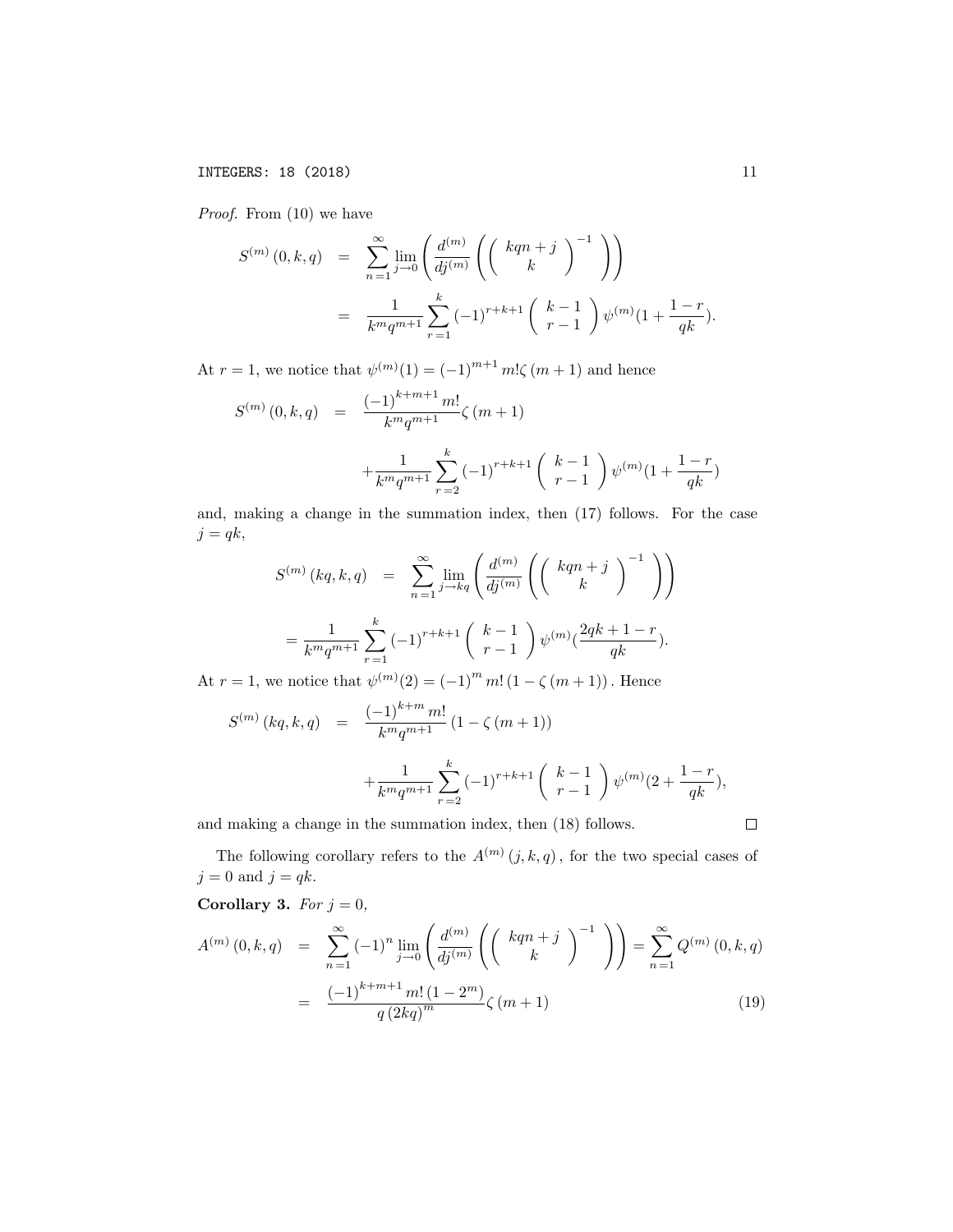INTEGERS: 18 (2018) 12

$$
+\frac{1}{k^m q^{m+1}} \sum_{r=1}^{k-1} (-1)^{r+k} \binom{k-1}{r} \left(\frac{1}{2^m} \psi^{(m)} \left(\frac{2qk-r}{2qk}\right) - \psi^{(m)} \left(\frac{qk-r}{qk}\right)\right).
$$
  
For  $j = qk$ ,  

$$
A^{(m)}(k, k, s) = \sum_{r=1}^{\infty} (-1)^n \lim_{k \to \infty} \binom{d^{(m)} \left(\left(\begin{array}{c} kqn+j \end{array}\right)^{-1}}{\left(\left(\begin{array}{c} kqn+j \end{array}\right)^{-1}}\right)}
$$

*k*

$$
A^{(m)}(kq, k, q) = \sum_{n=1}^{\infty} (-1)^n \lim_{j \to kq} \left( \frac{d^{(m)}}{dj^{(m)}} \left( \left( \frac{d^{(m)}}{dj^{(m)}} \right)^{j} \right) \right)
$$

$$
= \frac{(-1)^{k+m} m!}{k^m q^{m+1}} \left(1 + \left(2^{-m} - 1\right) \zeta \left(m + 1\right)\right) \tag{20}
$$
\n
$$
+ \frac{1}{k^m q^{m+1}} \sum_{r=1}^{k-1} (-1)^{r+k} \binom{k-1}{r} \left(\frac{1}{2^m} \psi^{(m)} \left(\frac{3qk-r}{2qk}\right) - \psi^{(m)} \left(\frac{2qk-r}{qk}\right)\right).
$$

*Proof.* The proof follows the same pattern as the proof in the previous corollary.  $\Box$ Example 2. Some illustrative examples follow:

$$
S^{(2)}(j,3,q) = \sum_{n=1}^{\infty} \frac{(H_{3qn+j} - H_{3qn+j-3})^2 + (H_{3qn+j}^{(2)} - H_{3qn+j-3}^{(2)})}{3qn+j}
$$
  
= 
$$
-\frac{1}{9q^3} \left(\psi^{(2)}(\frac{j-2+3q}{3q}) - 2\psi^{(2)}(\frac{j-1+3q}{3q}) + \psi^{(2)}(\frac{j+3q}{3q})\right),
$$

$$
S^{(m)}(j,2,q) = \sum_{n=1}^{\infty} \frac{d^{(m)}}{dj^{(m)}} \left(2qn+j \atop 2\right)^{-1}
$$
  
= 
$$
\frac{1}{2^m q^{m+1}} \left(\psi^{(m)}\left(\frac{2q+j}{2q}\right) - \psi^{(m)}\left(\frac{2q+j-1}{2q}\right)\right).
$$
 (21)

By the Leibniz rule of differentiation, we can also write,

$$
S^{(m)}(j,2,q) = 2 \sum_{n=1}^{\infty} \sum_{t=0}^{m} \frac{(-1)^m m!}{(2qn+j)^{t+1} (2qn+j-1)^{m-t+1}}.
$$

Using the recurrence relation of the polygamma function,

$$
\psi^{(m)}(1+z) = \psi^{(m)}(z) + \frac{(-1)^m m!}{z^{m+1}},
$$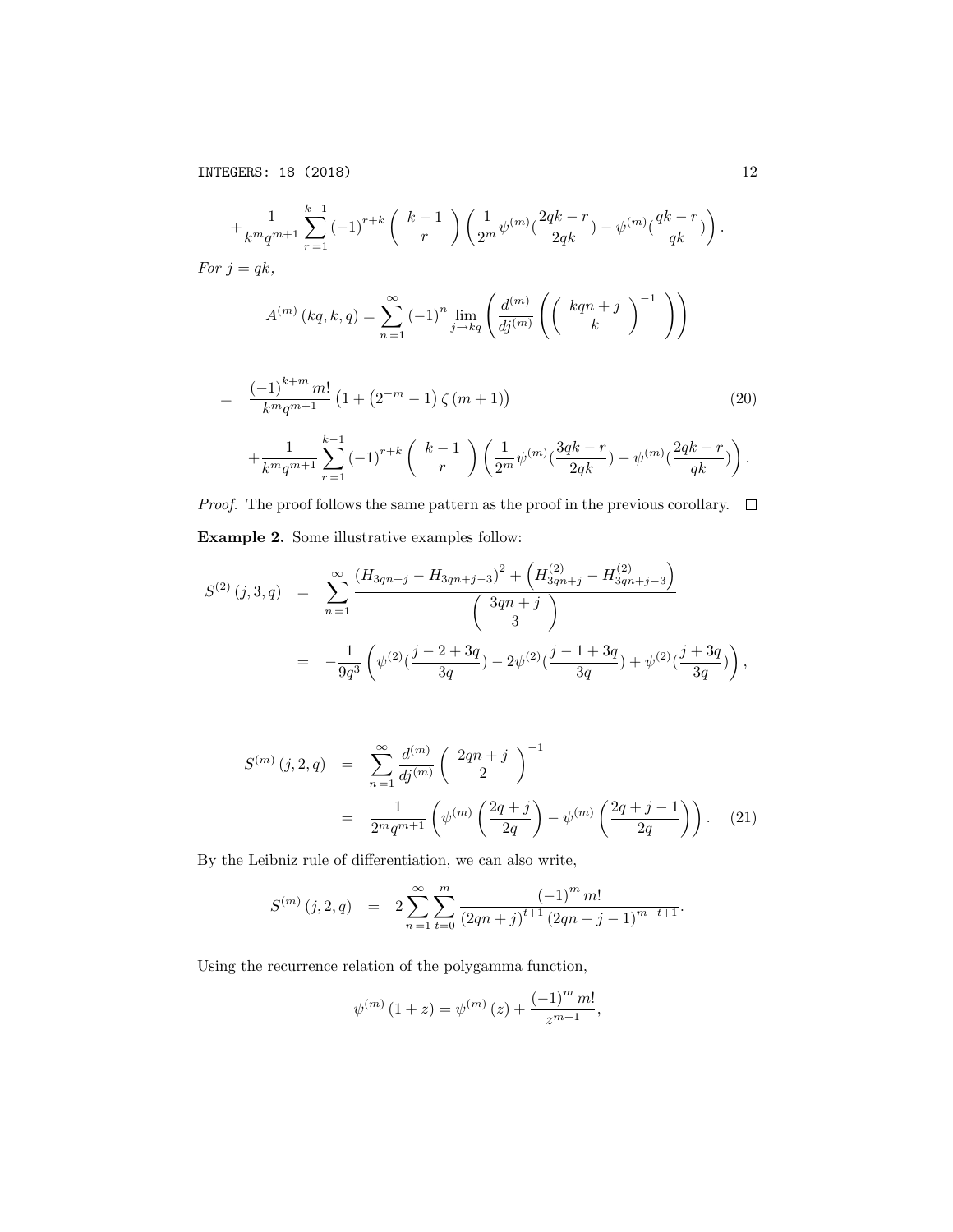INTEGERS: 18 (2018) 13

then from (21) we have

$$
S^{(m)}(j,2,q) = 2 \sum_{n=1}^{\infty} \sum_{t=0}^{m} \frac{(-1)^m m!}{(2qn+j)^{t+1} (2qn+j-1)^{m-t+1}}
$$
  
= 
$$
\frac{1}{2^m q^{m+1}} \left( \psi^{(m)}\left(\frac{j}{2q}\right) - \psi^{(m)}\left(\frac{j-1}{2q}\right) \right) + 2(-1)^m m! \left( \frac{1}{j^{m+1}} - \frac{1}{(j-1)^{m+1}} \right),
$$
from which

from which

$$
S^{(4)}(4,2,6) = 2\sum_{n=1}^{\infty} \sum_{t=0}^{4} \frac{4!}{(12n+4)^{t+1} (12n+3)^{5-t}}
$$
  
= 
$$
\frac{125}{1728}\zeta(5) + \frac{(15-2\sqrt{3})}{46656}\pi^5 - \frac{781}{5184}.
$$

We also have

$$
S^{(m)}(2q,2,q) = \sum_{n=1}^{\infty} \lim_{j \to 2q} \left( \frac{d^{(m)}}{dj^{(m)}} \left( \left( \begin{array}{c} 2qn+j \\ 2 \end{array} \right)^{-1} \right) \right)
$$
  
\n
$$
= \frac{(-1)^m m!}{2^m q^{m+1}} (1 - \zeta (m+1)) - \frac{1}{2^m q^{m+1}} \psi^{(m)} (\frac{4q-1}{2q})
$$
  
\n
$$
= 2 \sum_{n=1}^{\infty} \sum_{t=0}^m \frac{(-1)^m m!}{(2qn+2q)^{t+1} (2qn+2q-1)^{m-t+1}}.
$$
  
\n
$$
A^{(m)}(0,2,q) = \sum_{n=1}^{\infty} (-1)^n \lim_{j \to 0} \left( \frac{d^{(m)}}{dj^{(m)}} \left( \left( \begin{array}{c} 2qn+j \\ 2 \end{array} \right)^{-1} \right) \right)
$$
  
\n
$$
= \frac{(-1)^{m+1} m! (1-2^m)}{4^m q^{m+1}} \zeta (m+1) - \frac{1}{4^m q^{m+1}} \psi^{(m)} (\frac{4q-1}{4q})
$$

$$
+\frac{1}{2^mq^{m+1}}\psi^{(m)}(\frac{2q-1}{2q})
$$

$$
A^{(m)}(2q,2,q) = \frac{(-1)^m m! (1 + (2^m - 1) \zeta (m+1))}{2^m q^{m+1}} - \frac{1}{4^m q^{m+1}} \psi^{(m)}(\frac{6q-1}{4q})
$$
  
+ 
$$
\frac{1}{2^m q^{m+1}} \psi^{(m)}(\frac{4q-1}{2q})
$$
  
= 
$$
2 \sum_{t=0}^m \sum_{n=1}^\infty \frac{(-1)^{n+m} m!}{(2qn + 2q)^{t+1} (2qn + 2q - 1)^{m-t+1}}.
$$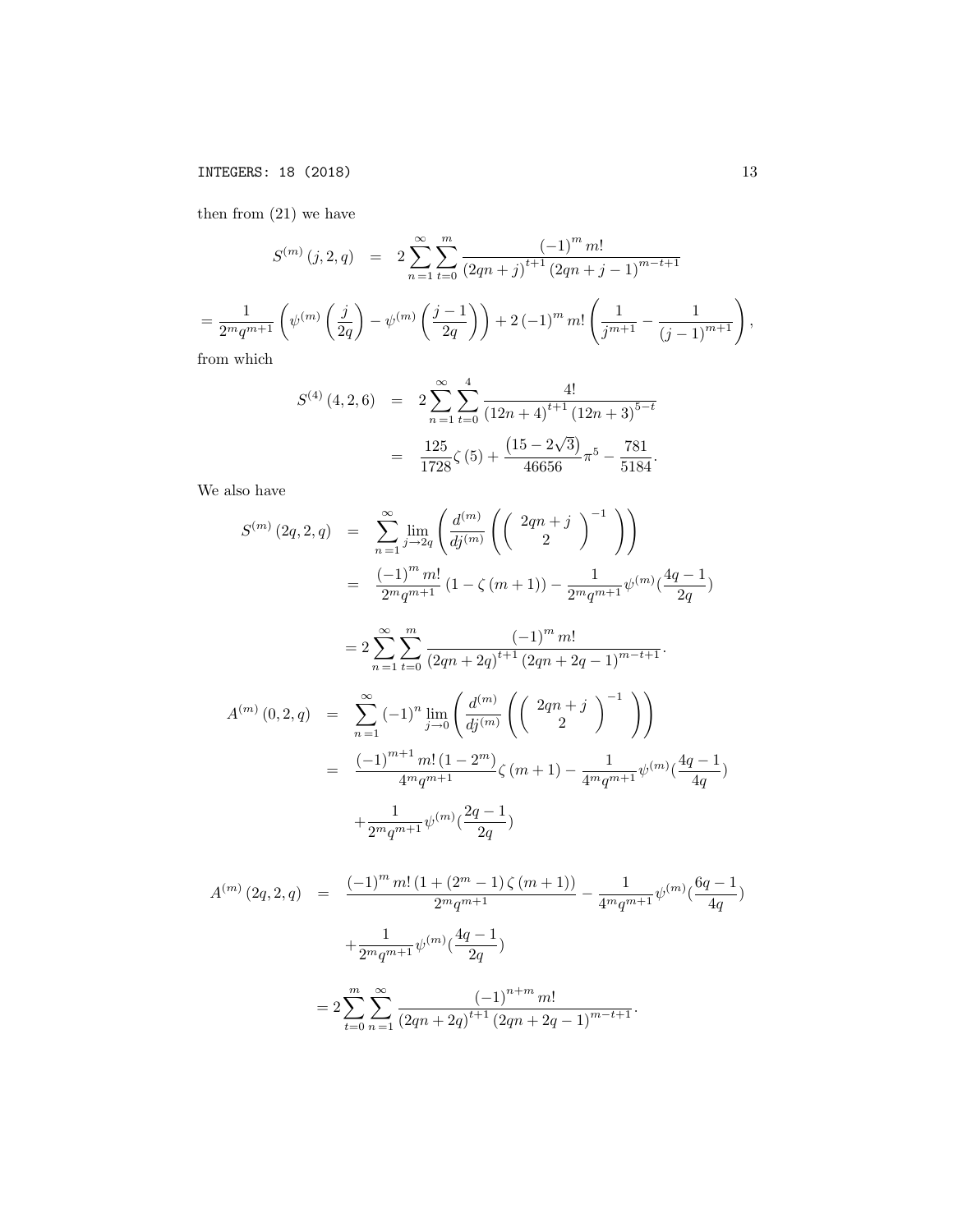The expression  $S^{(m)}(j, k, q)$  and  $A^{(m)}(j, k, q)$  can also be represented in integral and hypergeometric form and for completeness the following is recorded.

Theorem 5. *Let the assumptions of Theorem 1 apply. Then,*

$$
S^{(m)}(j,k,q) = k \int_0^1 \frac{x^{kq+j-k} (1-x)^{k-1} \ln^m x}{1-x^{kq}} dx, \tag{22}
$$

$$
A^{(m)}(j,k,q) = -k \int_0^1 \frac{x^{kq+j-k} (1-x)^{k-1} \ln^m x}{1+x^{kq}} dx.
$$
 (23)

*Proof.* Consider

$$
S(j,k,q) = \sum_{n=1}^{\infty} \frac{1}{\binom{kqn+j}{k}} = \sum_{n=1}^{\infty} \frac{\Gamma(kqn+j-k+1)\Gamma(k+1)}{\Gamma(kqn+j+1)}
$$

$$
= k \sum_{n=1}^{\infty} B(k, kqn-k+j+1),
$$

where  $\Gamma(\cdot)$  is the gamma function and  $B(\cdot, \cdot)$  is the beta function. Now

$$
S(j,k,q) = k \int_0^1 \frac{x^j (1-x)^{k-1}}{x^k} \sum_{n=1}^\infty (x^{kq})^n dx.
$$

Differentiating  $m$  times with respect to  $j$  results in

$$
S^{(m)}(j,k,q) = k \int_0^1 \frac{x^{kq+j-k} (1-x)^{k-1} \ln^m x}{1-x^{kq}} dx,
$$

and hence (22). The result (23) follows by the same analysis.

$$
\Box
$$

**Remark 2.** It is straightforward to see, from  $(17)$ ,  $(22)$  and  $(23)$ , that

$$
S^{(m)}(2q,2,q) = \frac{(-1)^m m!}{2^m q^{m+1}} (1 - \zeta(m+1)) - \frac{1}{2^m q^{m+1}} \psi^{(m)}(\frac{4q-1}{2q})
$$
  

$$
= 2 \int_0^1 \frac{x^{4q-2} (1-x) \ln^m x}{1 - x^{2q}} dx,
$$
  

$$
A^{(m)}(2q,2,q) = \frac{(-1)^m m! (1 + (2^m - 1) \zeta(m+1))}{2^m q^{m+1}} - \frac{1}{4^m q^{m+1}} \psi^{(m)}(\frac{6q-1}{4q})
$$
  

$$
+ \frac{1}{2^m q^{m+1}} \psi^{(m)}(\frac{4q-1}{2q})
$$

$$
= -2 \int_0^1 \frac{x^{4q-2} (1-x) \ln^m x}{1+x^{2q}} dx.
$$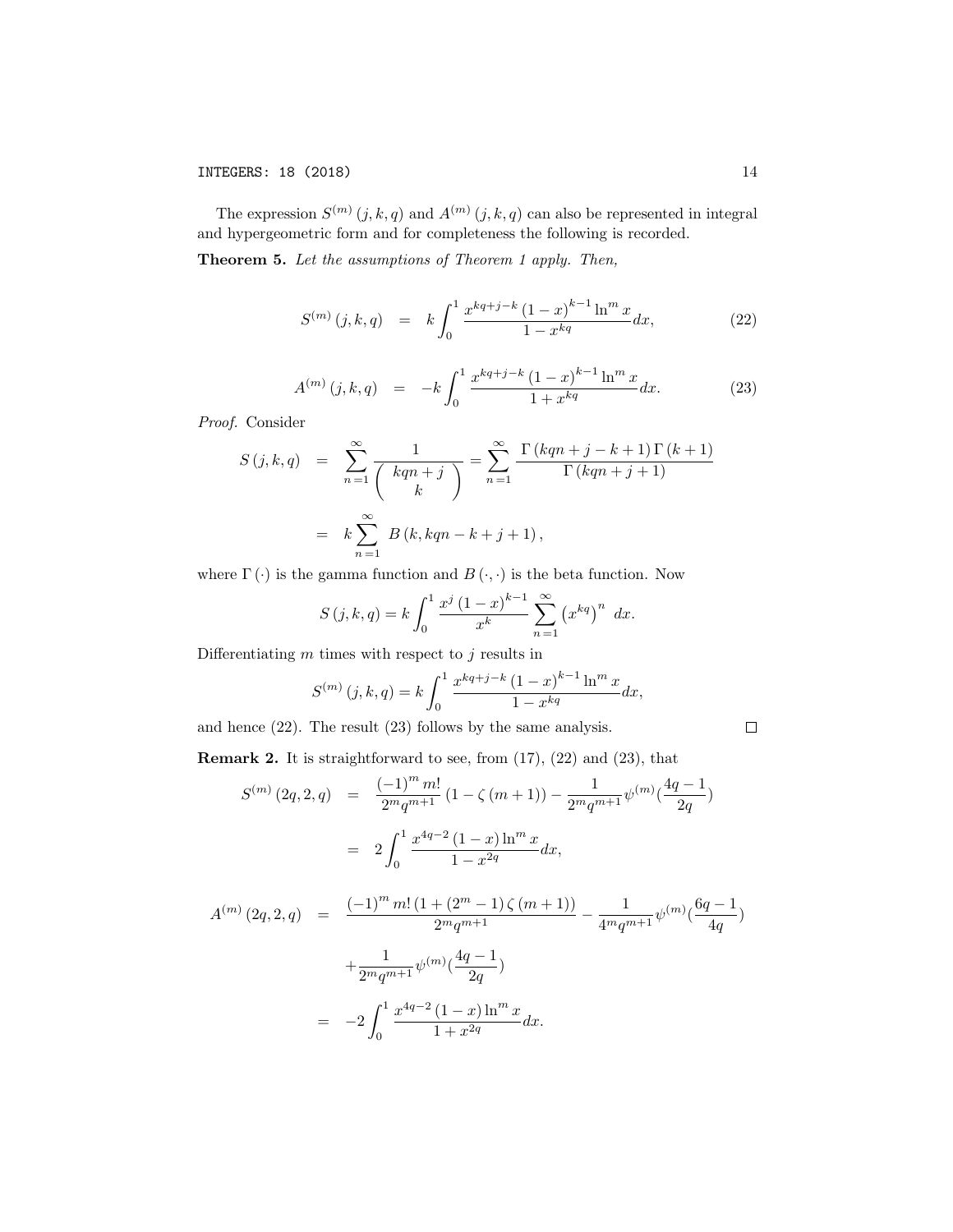Many other examples of binomial sums, harmonic number sums, integral representations and hypergeometric summation are available in  $[3]$ ,  $[4]$ ,  $[5]$ ,  $[8]$ ,  $[12]$ ,  $[14]$ , [15], [16], [17], [18] and [19].

Acknowledgement. I thank the referees for the careful reading of the paper.

#### References

- [1] J. Ablinger. Discovering and proving infinite binomial sums identities, *Exp. Math.* 26 (2017), no. 1, 62–71.
- [2] J. Ablinger, J, Blümlein, C. G. Raab, and C. Schneider. Iterated binomial sums and their associated iterated integrals, *J. Math. Phys.* 55 (2014), no. 11, 112301, 57 pp.
- [3] H. Alzer and H. Prodinger. Notes on a combinatorial identity, *Rend. Istit. Mat. Univ. Trieste* 48 (2016), 531–538.
- [4] W. Chu. Finite differences and Dixon-like binomial sums, *Integral Transforms Spec. Funct.* 23 (2012), no. 4, 251–261.
- [5] M. W. Coffey and S. J. Johnston. Some results involving series representations of hypergeometric functions, *J. Comput. Appl. Math.* 233 (2009), no. 3, 674–679.
- [6] L. Euler. De progressionibus harmonicis observationes, *Comm. aca. sci. Petrop.,* 7(1740), p. 150-161. Opera Omnia, (1) 14, 87-100. http://www.math.dartmouth.edu/euler/pages/E043.
- [7] W. L. Ferrar. A texbook of convergence, Oxford University Press. 1947, p.74.
- [8] M. Yu. Kalmykov and O. Veretin. Single-scale diagrams and multiple binomial sums, *Phys. Lett. B* 483 (2000), no. 1-3, 315–323.
- [9] K. Knopp. Theory and applications of infinite series, Dover Publications, New York. 1990 reprint of Blackie and son, London  $2^{nd}$  ed. 1951, p268, ex. 107(g) and (h).
- [10] A. Nimbran. Euler's constant, harmonic series and related infinite sums, *Math. Student* 82 (2013), no. 1-4, 177–182.
- [11] S. M. Ripon. A generalized inverse binomial summation theorem and some hypergeometric transformation formulas, *Int. J. Comb*. (2016), Art. ID 4546509, 14 pp.
- [12] R. Roy. Binomial identities and hypergeometric series, *Amer. Math. Monthly* 94 (1987), no. 1, 36–46.
- [13] A. Sofo. New classes of harmonic number identities, *J. Integer Seq.* 15 (2012), no. 7, Article 12.7.4, 12 pp.
- [14] A. Sofo. Quadratic alternating harmonic number sums, *J. Number Theory* 154 (2015), 144-159.
- [15] A. Sofo. Integrals of logarithmic and hypergeometric functions, *Commun. Math.* 24 (2016), no. 1, 7–22.
- [16] A. Sofo. A master integral in four parameters, *J. Math. Anal. Appl.* 448 (2017), no. 1, 81–92.